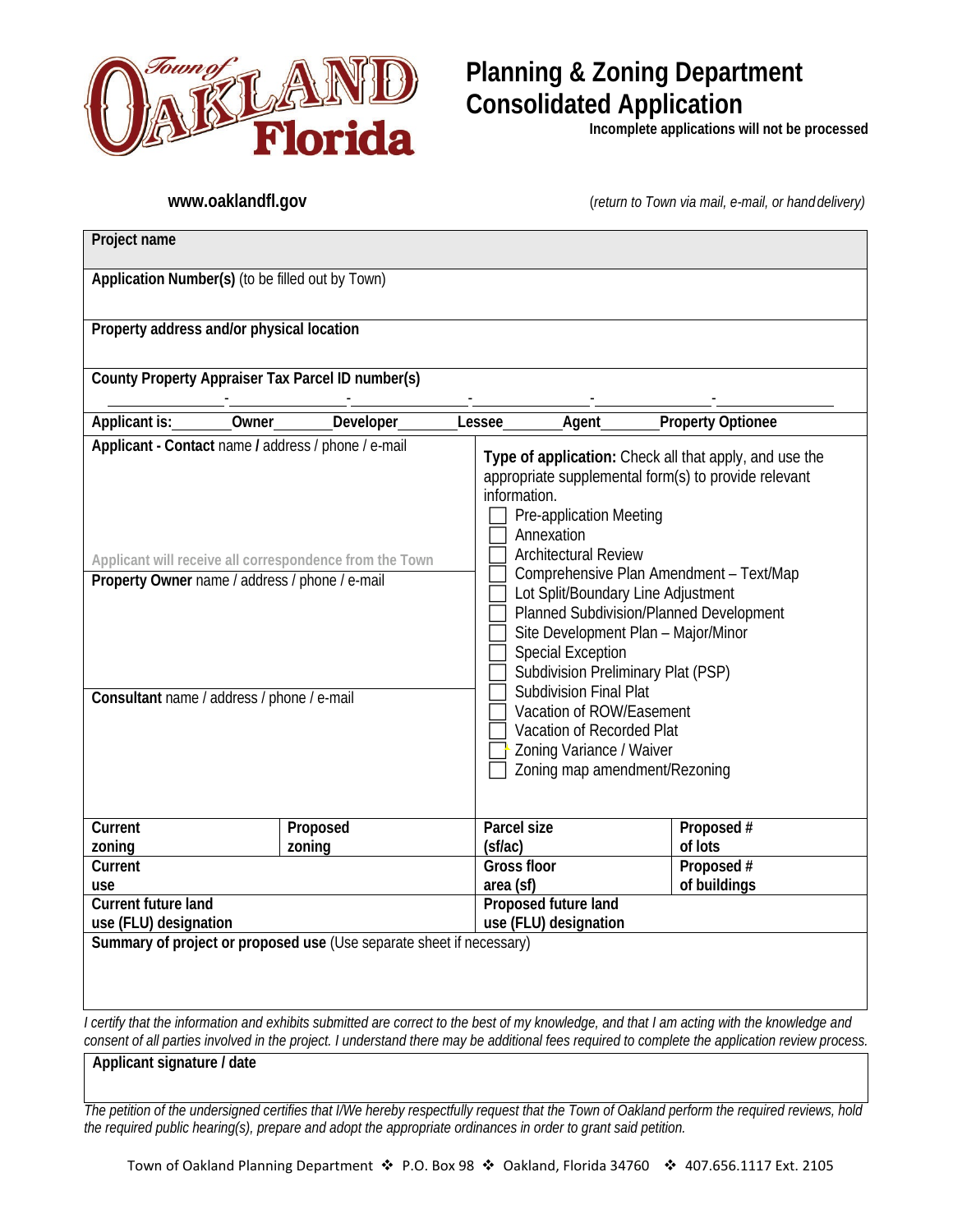

**Incomplete applications will not be processed**



| PLEASE BRING ALL OF THE FOLLOWING ITEMS THAT APPLY WHEN SUBMITTING YOUR REQUEST |                                                                                                                    |                                   |  |
|---------------------------------------------------------------------------------|--------------------------------------------------------------------------------------------------------------------|-----------------------------------|--|
| APPLICATION                                                                     | Applications must be complete. Items may be submitted digitally.                                                   | ALL                               |  |
| <b>CD/USB Flash Drive</b>                                                       | ALL application documents and submittal documents in PDF format                                                    | ALL                               |  |
| <b>SURVEY</b>                                                                   | 2 Copies (If larger than 11x17 Folded not Rolled)<br>With complete legal description written in "meets and bounds" | ALL                               |  |
| <b>SITE PLAN</b>                                                                | 2 Copies (If larger than 11x17 Folded not Rolled)                                                                  | ARB/CPA<br>SIT/PSP/<br><b>VAR</b> |  |
| <b>SUFFICIENCY</b><br><b>CHECKLIST</b>                                          | 2 Copies of plans required per the Sufficiency Checklist<br>(If larger than 11x17 Folded not Rolled)               | SIT/PSP                           |  |
| <b>ARCHITECTURE</b>                                                             | 2 Copies of Architectural Plans (If larger than 11x17 Folded not Rolled)                                           | ARB/PD<br>SIT / VAR               |  |
| TRANSPORTATION                                                                  | 2 Copies of Traffic Impact Analysis with approved methodology                                                      | CPA/PD<br>SIT / ZMA               |  |
| <b>LIGHTING</b>                                                                 | 2 Copies (If larger than 11x17 Folded not Rolled)                                                                  | ARB/PD/<br>SIT/PSP                |  |
| <b>PHOTOGRAPHS</b>                                                              | 2 Copies in Color - minimum of 4 site photos (from north, south, east, west)                                       | ALL                               |  |
| OWNERSHIP                                                                       | Proof of Ownership (i.e., a copy of the deed)                                                                      | ALL                               |  |
| <b>POA</b>                                                                      | Limited Power of Attorney (If application is signed by Agent of the Owner)                                         | ALL                               |  |

## **CODE OF ORDINANCES:**

#### **\*\* Advisements \*\***

The Town of Oakland's Code of Ordinances can be found on the internet at www.oaklandfl.gov or [www.municode.com.](http://www.municode.com/)

#### **APPLICATION PROCESSING DEADLINE:**

There is no application submittal deadline.

**SCHEDULING:** The Town Clerk schedules hearing and meeting items by the Appearance Review Board, the Planning and Zoning Board and the Town Commission

## **NOTE:**

If the petitioner wishes to be represented by an Agent, a limited power of attorney must be properly executed and provided to the City along with this application. The Town Planning and Zoning Board and the Town Commission will not hear cases that do not have representation at their respectivemeeting(s).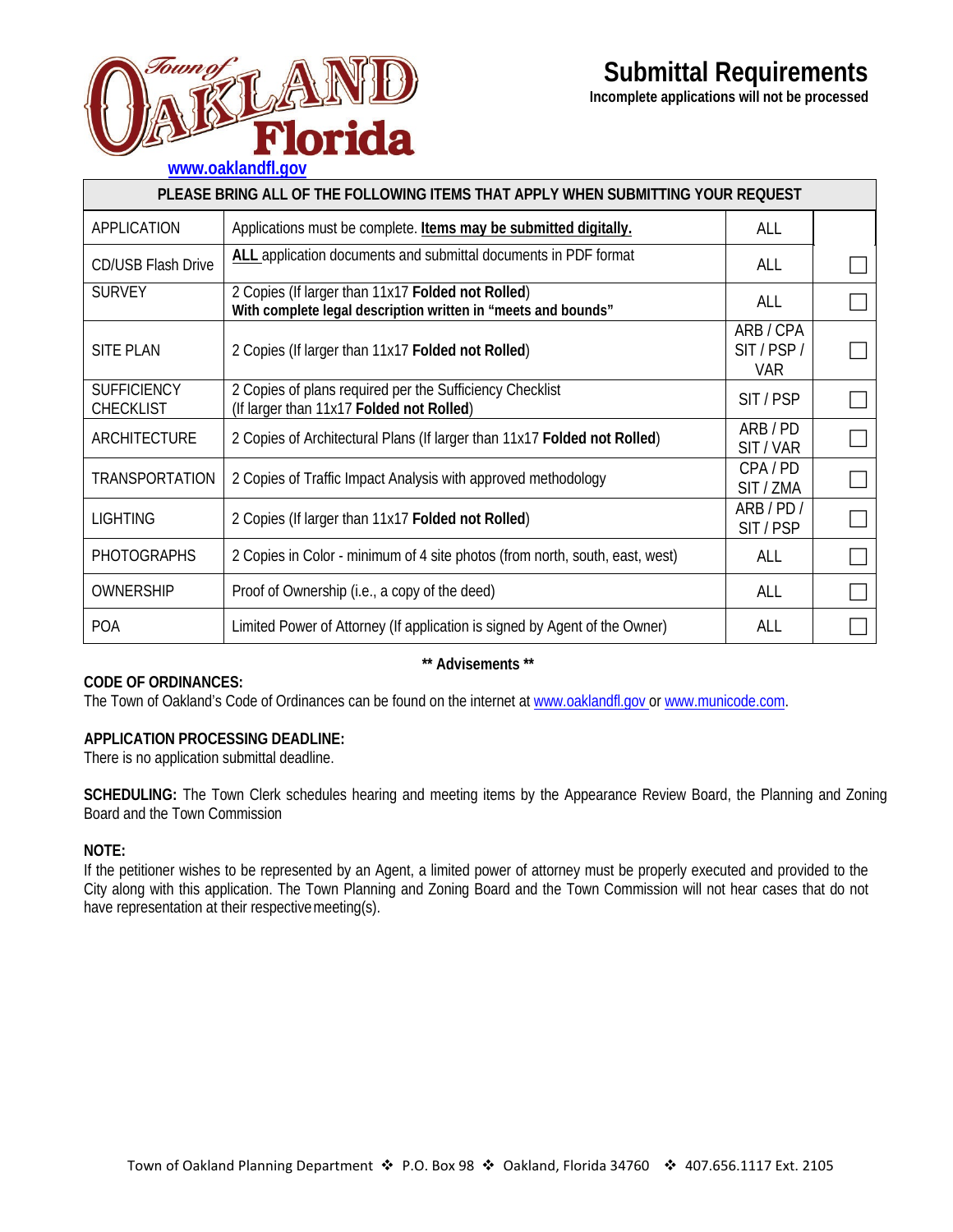

## **DEVELOPMENT REVIEW COSTS – RESPONSIBLE PARTY**

I understand that the Town of Oakland requires that the applicant be responsible for reimbursing the Town for **all advertising costs**  associated with this application, including postage for notices to adjacent property owners, and for newspaper advertising as required by the Florida Statutes and the Town Code. I understand that I will be billed for these costs and will be responsible for paying them, whether or not my application for annexation, zoning, future land use, and/or development approval is successful.

In addition, if this application is deemed to require review by the Town Engineer, Town Surveyor, Town Attorney or any other required Town Consultant, I understand that I or my company shall be responsible to pay for any and all reasonable legal, engineering, surveying, or consultant costs incurred by the Town of Oakland in the process of reviewing the above project pursuant to ORDINANCE 2014-01 et al.. Invoices from the Town shall be paid within ten (10) calendar days of the date appearing on the invoice. Full payment is a requirement for Town's final approval or any such similar Application. The agreements contained herein are supplemental to the Applicant's and the property owner(s)' requirements and obligations under ORDINANCE 2014-01.

I also understand that if this project property is sold, I or my company will be responsible to ensure that the new owner executes a similar application form accepting all of the responsibility to pay for any and all reasonable legal, engineering, surveying, or consultant fees incurred by the Town of Oakland in the process of reviewing this project from the date the property is sold. An applicant shall provide prompt written notice to the Town Manager within ten (10) days in the event of a change in ownership of all or a portion of a lot, tract, or parcel of real property with the respect to which an application, or project is pending before the Town.

**Please sign recognizing your agreement with theabove requirement:** 

|                                                               | All invoices for the costs associated with this project should be sent to: |              |            |
|---------------------------------------------------------------|----------------------------------------------------------------------------|--------------|------------|
|                                                               |                                                                            |              |            |
| <b>Applicant Name:</b><br>Company:<br><b>Mailing Address:</b> |                                                                            |              |            |
|                                                               | <b>CITY</b>                                                                | <b>STATE</b> | <b>ZIP</b> |
| Telephone:<br>Facsimilie:<br>E-Mail:                          |                                                                            |              | EXT.       |

The Applicant acknowledges and agrees that it is spending funds at its own risk in an attempt to obtain development orders, permits and/or approvals from the Town or to otherwise develop the real Property, and the Town is not liable for reimbursing Applicants for such costs and expenses. Individual Town employees, Town consultants, Town appointed officials and elected officials (including Town Commissioners) have no actual or apparent authority to bind the Town on Application approvals and development matters, except for certain limited matters that are expressly authorized by the Town of Oakland Code of Ordinances to be determined by the Town Manager. The applicant shall not rely on and has no basis to rely on any written or oral statements of the Town's employees, consultants, or elected or appointed officials, except for the actual development order(s) or permits issued after final action is taken by the Town on the Application pursuant to the standard applicable review and approval process. Often for development matters, prior to final action being taken by the Town, the town must conduct quasi-judicial public hearing(s) where decisions on development applications must be based on the evidence presented into the record at such hearing(s), including testimony and evidence presented by the Applicant, City staff and consultants, and other interested parties. Moreover, often it is the case that multiple types of development orders and permits must be issued before a development can proceed, so the issuance of one or more development orders and permits, should not be relied upon by the Applicant for the likelihood that other required development orders, permits and approvals will be issued. Further, the final actions and/or development orders or permits of the Town on development matters can be challenged; thus, the Applicant should consult with its own legal counsel as to the reliability of final actions of the Town and development orders and permits issued by the Town.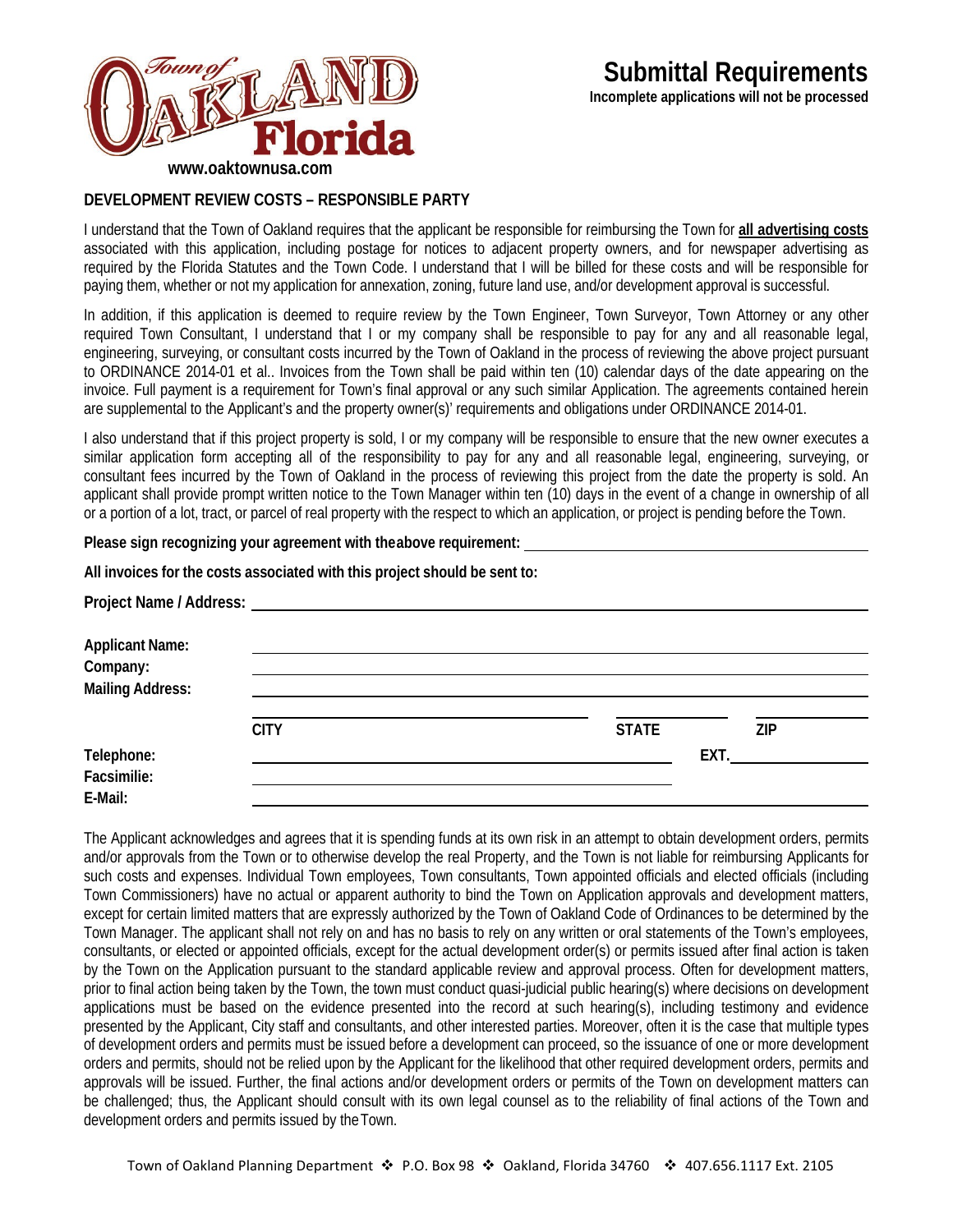.



## **STATE OF FLORIDA COUNTY OF ORANGE**

Before me, the undersigned authority personally appeared who being by me first duly sworn on oath, deposes and says:

(1) That he/she affirms and certifies that he/she understands and will comply with all ordinances, regulations and provisions of the Town of Oakland, Florida, and that all statements and diagrams submitted herewith are true and accurate to the best of his/her knowledge and belief, and further, that this application and all attachments shall become part of the Official Records of the town of Oakland, Florida, and are notreturnable.

(2) That the submittal requirements for the application have been completed and attached hereto as part of this application.

(3) That the applicant desires approval of

|                                                          | Affiant (Applicant's Signature)                              |  |      |
|----------------------------------------------------------|--------------------------------------------------------------|--|------|
| The foregoing instrument was acknowledged before me this | day of                                                       |  | , by |
|                                                          | who is/are personally known to me (or) who has/have produced |  |      |
|                                                          | as identification and who did (did not) take an oath.        |  |      |
|                                                          |                                                              |  |      |
|                                                          |                                                              |  |      |

Notary Public (signature) (Notary Stamp)

**NOTE**

**All applications shall be signed by the owner of the property, or some person duly authorized by the owner to sign. A Limited Power of Attorney / Owner's Verification authorizing a person other than the owner to sign must be attached.**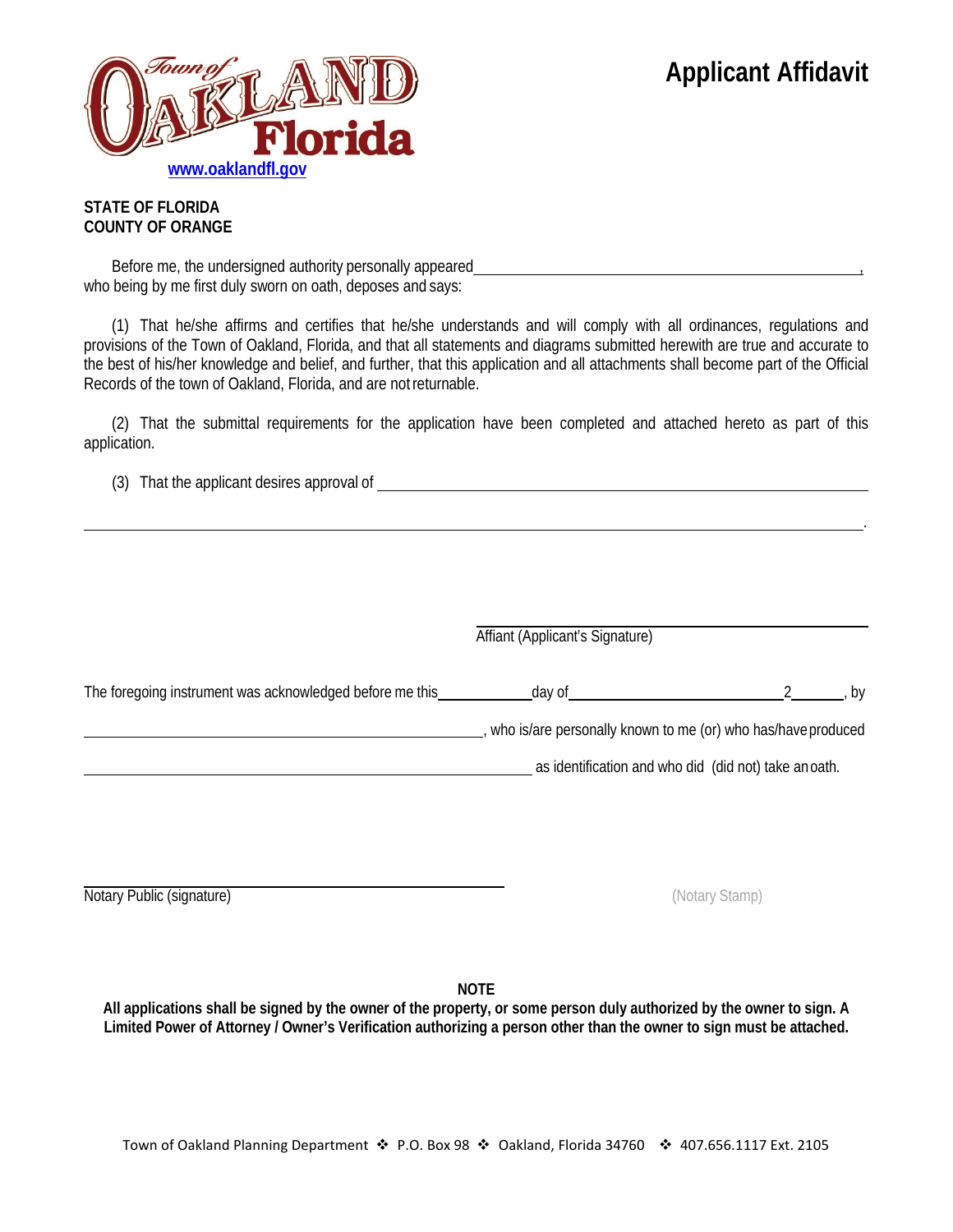

.

## **STATE OF FLORIDA COUNTY OF ORANGE**

Before me, the undersigned authority personally appeared who being by me first duly sworn on oath, deposes and says:

(1) That he/she is the fee-simple owner of the property legally described on page one of thisapplication.

(2) That he/she desires approval for

(3) That he/she has appointed to act as agent in his/her behalf to accomplish the above. The Owner is required to complete the **APPLICANT'S AFFIDAVIT** of this application if no agent is appointed to act in his/her stead.

| Affiant (Owner's Signature) |  |
|-----------------------------|--|
|-----------------------------|--|

The foregoing instrument was acknowledged before me this day of day of a metal of the control of the control of the control of the control of the control of the control of the control of the control of the control of the c

, who is/are personally known to me (or) who has/haveproduced

as identification and who did (did not) take anoath.

Notary Public (signature) (Notary Stamp)

**NOTE**

**All applications shall be signed by the owner of the property, or some person duly authorized by the owner to sign. This authority authorizing a person other than the owner to sign must be attached.**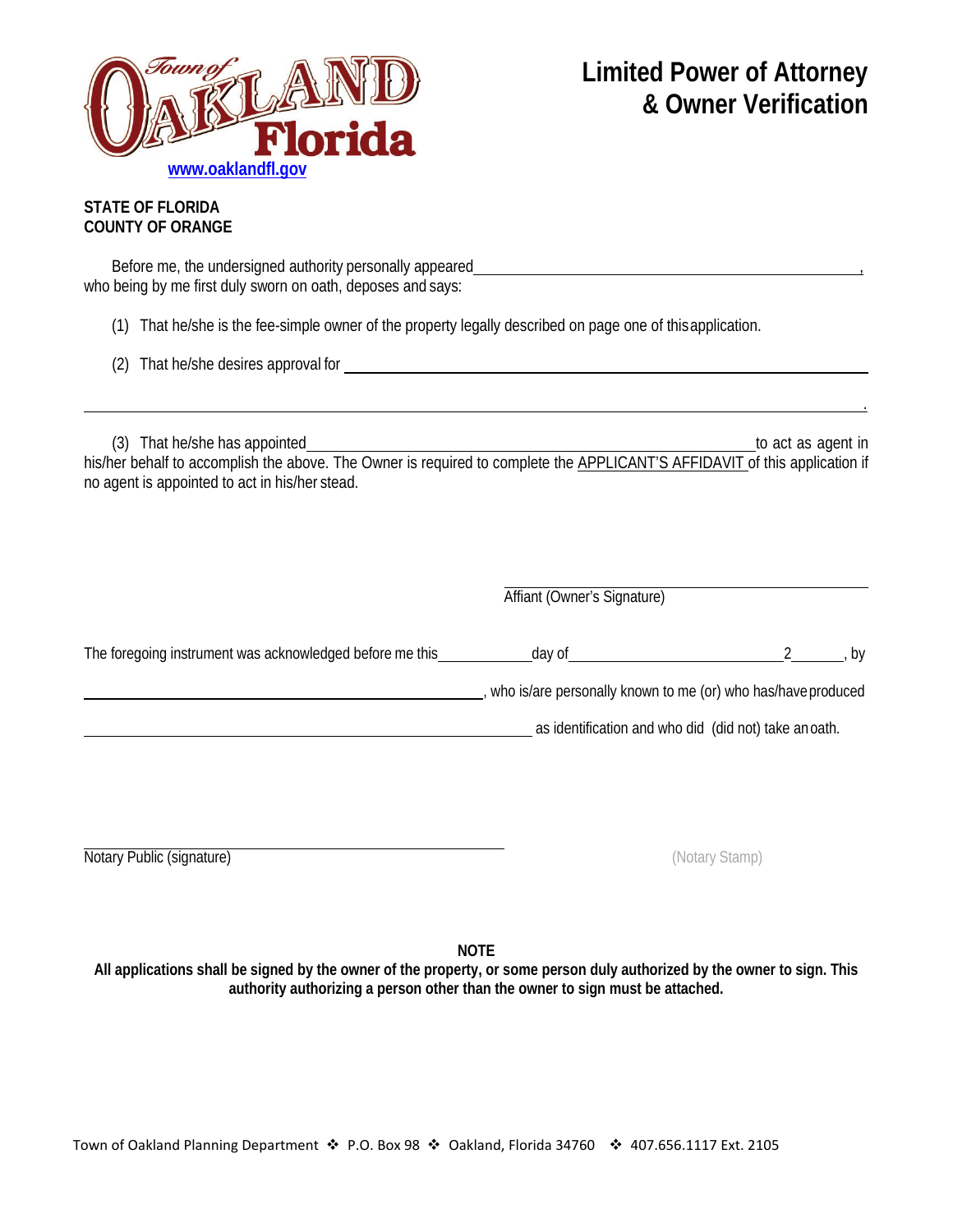## **Development Application Review and Permit Fees**

**Application/Admin. Fees Are Non-Refundable,** *Ordinance 2012-02; Resolution 2014-07*

|                                                                                                                                                                                                     | The Administrative Fee and Consultant Deposit Shall Be Submitted As Separate Checks            |                                                                                                     |                           |
|-----------------------------------------------------------------------------------------------------------------------------------------------------------------------------------------------------|------------------------------------------------------------------------------------------------|-----------------------------------------------------------------------------------------------------|---------------------------|
| <b>Application</b>                                                                                                                                                                                  | <b>Fee Calculation</b>                                                                         | Admin. Fee                                                                                          | <b>Consultant Deposit</b> |
|                                                                                                                                                                                                     | Greater than 5 acres                                                                           | \$1,000                                                                                             |                           |
| <b>Annexation (ANX)</b>                                                                                                                                                                             | Less than 5 acres                                                                              | \$500                                                                                               |                           |
|                                                                                                                                                                                                     |                                                                                                |                                                                                                     |                           |
|                                                                                                                                                                                                     |                                                                                                |                                                                                                     |                           |
| Preliminary Architectural And/or                                                                                                                                                                    | Residential                                                                                    | \$25                                                                                                | \$250                     |
| <b>Site Plan Review</b>                                                                                                                                                                             | Non-Residential                                                                                | \$50                                                                                                | \$500                     |
| <b>Architectural Review Board (ARB)</b>                                                                                                                                                             | Residential                                                                                    | \$300                                                                                               |                           |
|                                                                                                                                                                                                     | Non-Residential                                                                                | \$300 per 1,000 sq. ft.                                                                             |                           |
| <b>Comprehensive Plan Amendment</b>                                                                                                                                                                 | Small Scale (Less than 10 acres)                                                               | \$1,200                                                                                             |                           |
| (CPA)                                                                                                                                                                                               | Large Scale (Greater than 10 acres)                                                            | \$1,700                                                                                             | \$5,000                   |
|                                                                                                                                                                                                     | <b>Text Amendment</b>                                                                          | \$2,000                                                                                             | \$5,000                   |
| Lot Split (LS)                                                                                                                                                                                      | All lot sizes (not a plat process)                                                             | \$300                                                                                               |                           |
|                                                                                                                                                                                                     | Developer's Agreement/ Order                                                                   | \$1,000                                                                                             | \$5,000                   |
| <b>Planned Subdivison/Development</b>                                                                                                                                                               | Residential                                                                                    | \$1,000 + \$10 per number of units                                                                  | \$5,000                   |
| (PS/PD)                                                                                                                                                                                             | Non-Residential                                                                                | \$1,000+\$10 per 1,000 sq. ft. of                                                                   | \$5,000                   |
|                                                                                                                                                                                                     |                                                                                                | building and impervious area                                                                        |                           |
|                                                                                                                                                                                                     | Amendment                                                                                      | \$750                                                                                               | \$2,000                   |
|                                                                                                                                                                                                     | De Minimis Industrial or Commercial Site                                                       | \$750                                                                                               | \$1,000                   |
|                                                                                                                                                                                                     | Plan (less than 300 sq. ft. of building or                                                     |                                                                                                     |                           |
|                                                                                                                                                                                                     | 500 sq. ft. of impervious surface                                                              |                                                                                                     |                           |
|                                                                                                                                                                                                     | Minor Industrial or Commercial or                                                              | \$1,200                                                                                             | \$5,000                   |
|                                                                                                                                                                                                     | Institutional Site Plan Review                                                                 |                                                                                                     |                           |
| <b>Site Development Plan (SIT)</b>                                                                                                                                                                  | Major Industrial or Commercial or                                                              | \$750 + \$20 per 1,000 sq. ft. of                                                                   | \$5,000                   |
|                                                                                                                                                                                                     | Institutional Site Plan Review (Greater                                                        | building & impervious area                                                                          |                           |
|                                                                                                                                                                                                     | than 4,000 sq. ft. of building or 5,000 sq.                                                    |                                                                                                     |                           |
|                                                                                                                                                                                                     | ft. of impervious surface)                                                                     |                                                                                                     |                           |
|                                                                                                                                                                                                     |                                                                                                |                                                                                                     |                           |
|                                                                                                                                                                                                     | Multi-Family                                                                                   | $$750 + $20$ per unit                                                                               | \$5,000                   |
| <b>Special Exception</b>                                                                                                                                                                            | Per Business Tax Classification Code                                                           | \$1,000                                                                                             |                           |
|                                                                                                                                                                                                     |                                                                                                |                                                                                                     |                           |
|                                                                                                                                                                                                     |                                                                                                |                                                                                                     |                           |
|                                                                                                                                                                                                     |                                                                                                |                                                                                                     |                           |
| <b>Preliminary Subdivision Plan (PSP)</b>                                                                                                                                                           | Residential/Non-Residential                                                                    | \$500 + \$10 per lot \$500/non res lot                                                              | \$5,000                   |
|                                                                                                                                                                                                     |                                                                                                |                                                                                                     |                           |
| <b>Final Subdivision Plat</b>                                                                                                                                                                       | Residential/Non-Residential                                                                    | \$500 + \$10 per lot \$500/non res lot                                                              | \$5,000                   |
|                                                                                                                                                                                                     |                                                                                                |                                                                                                     |                           |
| Vacate ROW/Plat/Easment (VAC,                                                                                                                                                                       |                                                                                                | \$500                                                                                               | \$1,500                   |
| VAP)                                                                                                                                                                                                |                                                                                                |                                                                                                     |                           |
|                                                                                                                                                                                                     | Per Zoning Element Variance/Waiver is                                                          | \$540                                                                                               |                           |
| Variance/Waiver (VAR)                                                                                                                                                                               | requested for                                                                                  |                                                                                                     |                           |
|                                                                                                                                                                                                     |                                                                                                |                                                                                                     |                           |
|                                                                                                                                                                                                     | <b>Residential Designation Request</b>                                                         | \$500                                                                                               | \$1,000                   |
| <b>Zoning Map Amendment (ZMA)</b>                                                                                                                                                                   |                                                                                                |                                                                                                     |                           |
|                                                                                                                                                                                                     | Non-Residential/Planned Unit                                                                   | \$1,000                                                                                             | \$5,000                   |
|                                                                                                                                                                                                     | <b>Designation Request</b>                                                                     |                                                                                                     |                           |
|                                                                                                                                                                                                     | 1.                                                                                             | Construction of road and other subdivision improvements including but not limited to public rights- |                           |
| Site                                                                                                                                                                                                | of-way dedicated to the public on recorded plats - 2.4% of the total construction cost of all  |                                                                                                     |                           |
| committed improvements for which no other permits apply.<br>Development/Construction Fees* &<br>Miscellaneous inspections for construction- 2.4% of the total construction cost for any other<br>2. |                                                                                                |                                                                                                     |                           |
| <b>Charges for Related Work**</b>                                                                                                                                                                   | construction over, through or upon public property not covered by any other fees. Minimum fee- |                                                                                                     |                           |
|                                                                                                                                                                                                     | \$100                                                                                          |                                                                                                     |                           |
|                                                                                                                                                                                                     |                                                                                                |                                                                                                     |                           |

## **ADDITIONAL FEES & COSTS**

The reimbursement of Town consultant fees, advertising costs and expenses are in addition to the fees listed above and are to be paid when billed. The deposit portion of the application fee will be held in escrow until final approval is given. Any remaining Town consultant fees will be deducted from the deposit and returned to the Applicant. **The Town Administrator retains the right to reduce or eliminate any or all application or deposit fees on a project by project basis.** The Town Commission retains the right to enforce or dismiss mandatory collection of fees overall.

\* Reason for Waived Fees. Fees imposed in this schedule may be waived by the Town Manager when the